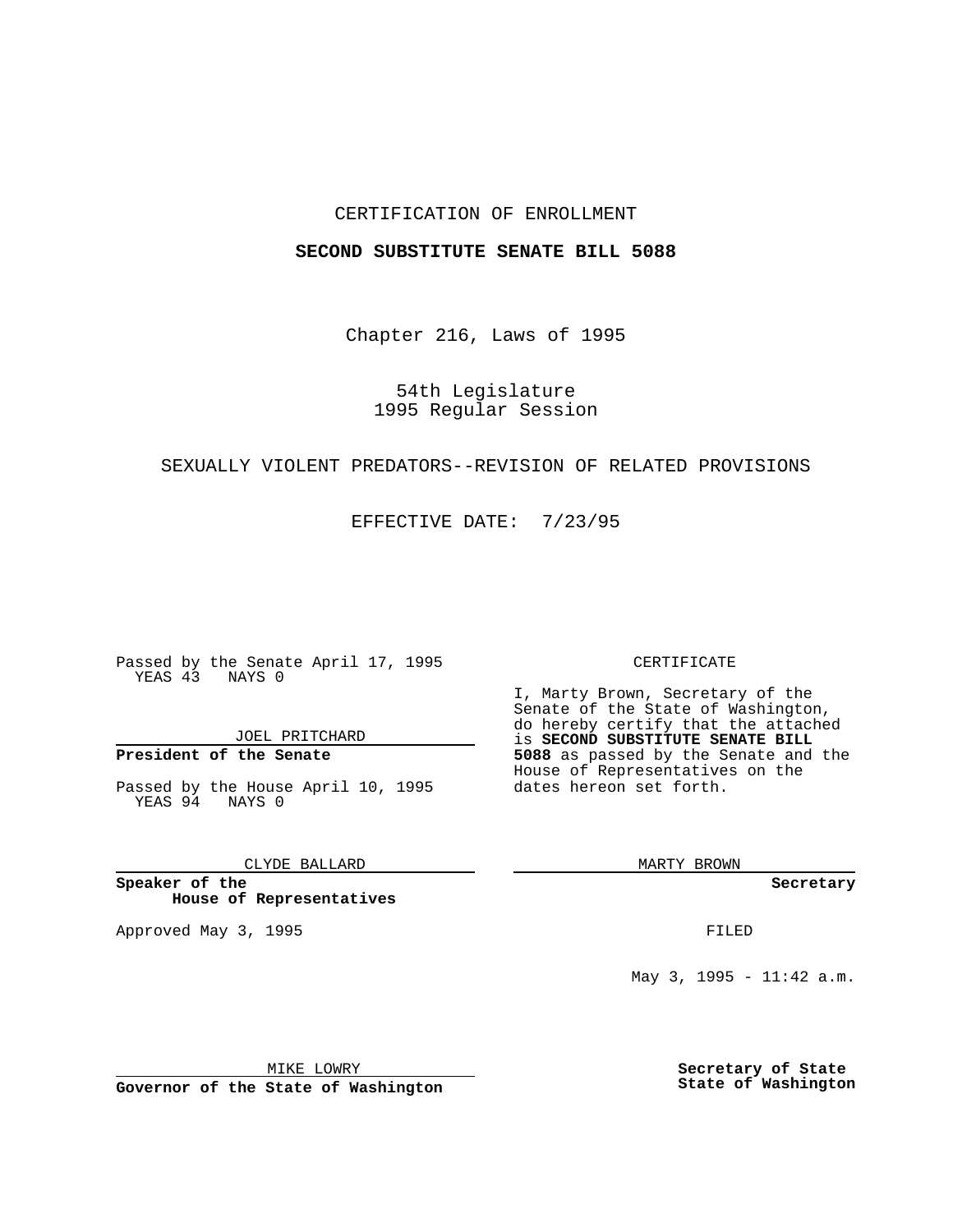## **SECOND SUBSTITUTE SENATE BILL 5088** \_\_\_\_\_\_\_\_\_\_\_\_\_\_\_\_\_\_\_\_\_\_\_\_\_\_\_\_\_\_\_\_\_\_\_\_\_\_\_\_\_\_\_\_\_\_\_

\_\_\_\_\_\_\_\_\_\_\_\_\_\_\_\_\_\_\_\_\_\_\_\_\_\_\_\_\_\_\_\_\_\_\_\_\_\_\_\_\_\_\_\_\_\_\_

AS AMENDED BY THE HOUSE

Passed Legislature - 1995 Regular Session

**State of Washington 54th Legislature 1995 Regular Session**

**By** Senate Committee on Ways & Means (originally sponsored by Senator Smith)

Read first time 03/06/95.

 AN ACT Relating to sexually violent predators; amending RCW 71.09.020, 71.09.025, 71.09.030, 71.09.040, 71.09.050, 71.09.060, 71.09.070, 71.09.080, 71.09.090, 71.09.110, and 9A.76.120; adding new sections to chapter 71.09 RCW; repealing RCW 71.09.100; and prescribing penalties.

BE IT ENACTED BY THE LEGISLATURE OF THE STATE OF WASHINGTON:

 **Sec. 1.** RCW 71.09.020 and 1992 c 145 s 17 are each amended to read as follows:

 Unless the context clearly requires otherwise, the definitions in this section apply throughout this chapter.

 (1) "Sexually violent predator" means any person who has been convicted of or charged with a crime of sexual violence and who suffers from a mental abnormality or personality disorder which makes the 14 person likely to engage in predatory acts of sexual violence if not confined in a secure facility.

 (2) "Mental abnormality" means a congenital or acquired condition affecting the emotional or volitional capacity which predisposes the person to the commission of criminal sexual acts in a degree constituting such person a menace to the health and safety of others.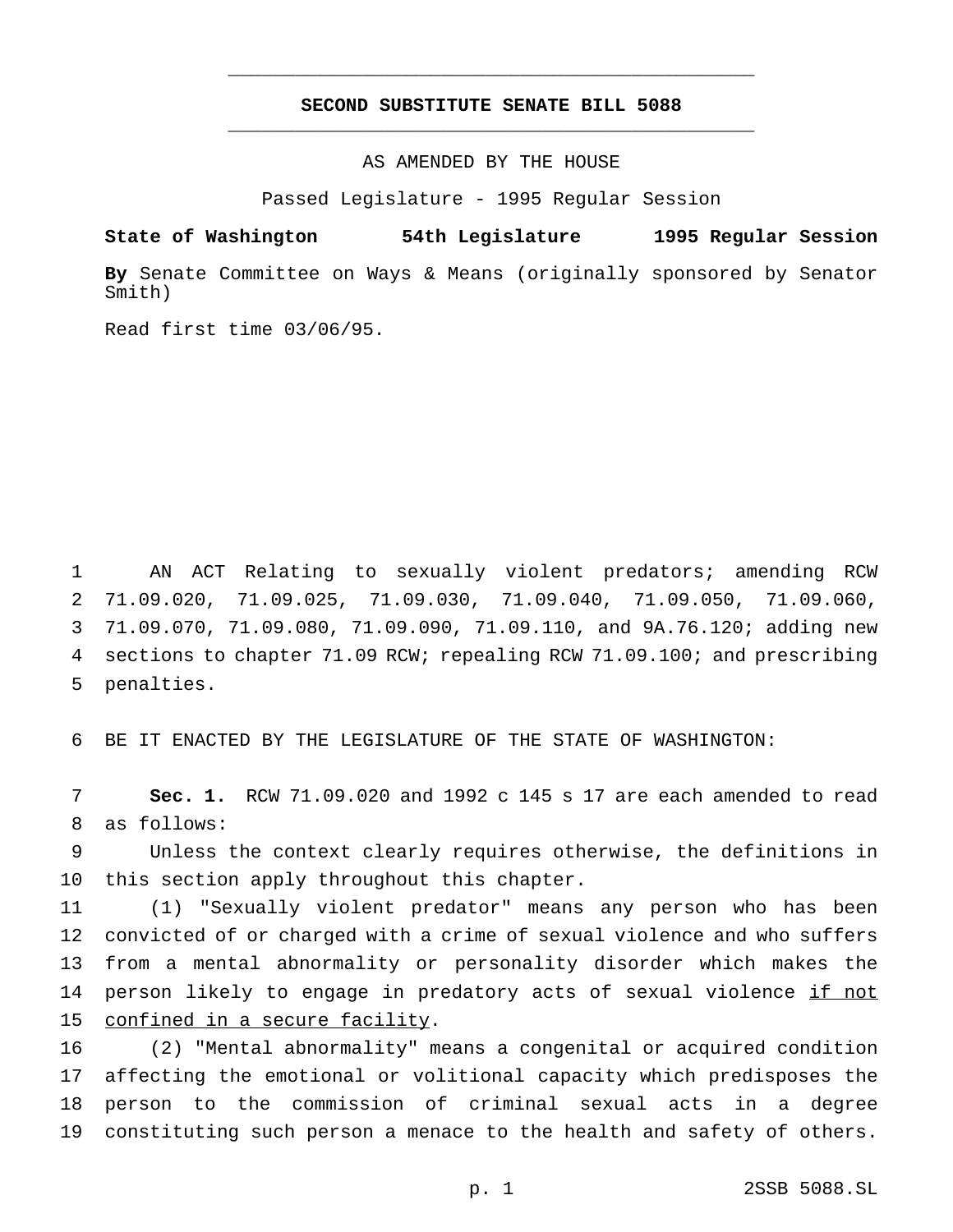(3) "Likely to engage in predatory acts of sexual violence" means that the person more probably than not will engage in such acts. Such likelihood must be evidenced by a recent overt act if the person is not 4 totally confined at the time the petition is filed under RCW 71.09.030. (4) "Predatory" means acts directed towards strangers or individuals with whom a relationship has been established or promoted for the primary purpose of victimization.

8  $((+4))$  (5) "Recent overt act" means any act that has either caused harm of a sexually violent nature or creates a reasonable apprehension 10 of such harm.

 (6) "Sexually violent offense" means an act committed on, before, or after July 1, 1990, that is: (a) An act defined in Title 9A RCW as rape in the first degree, rape in the second degree by forcible compulsion, rape of a child in the first or second degree, statutory rape in the first or second degree, indecent liberties by forcible compulsion, indecent liberties against a child under age fourteen, incest against a child under age fourteen, or child molestation in the first or second degree; (b) a felony offense in effect at any time prior to July 1, 1990, that is comparable to a sexually violent offense as defined in (a) of this subsection, or any federal or out-of-state conviction for a felony offense that under the laws of this state would be a sexually violent offense as defined in this subsection; (c) an act of murder in the first or second degree, assault in the first or second degree, assault of a child in the first or second degree, kidnapping in the first or second degree, burglary in the first degree, residential burglary, or unlawful imprisonment, which act, either at the time of sentencing for the offense or subsequently during civil commitment proceedings pursuant to chapter 71.09 RCW, has been determined beyond a reasonable doubt to have been sexually motivated, as that term is defined in RCW 9.94A.030; or (d) an act as described in chapter 9A.28 RCW, that is an attempt, criminal solicitation, or criminal conspiracy to commit one of the felonies designated in (a), (b), or (c) of this subsection.

 (7) "Less restrictive alternative" means court-ordered treatment in a setting less restrictive than total confinement.

 (8) "Secretary" means the secretary of social and health services 37 or his or her designee.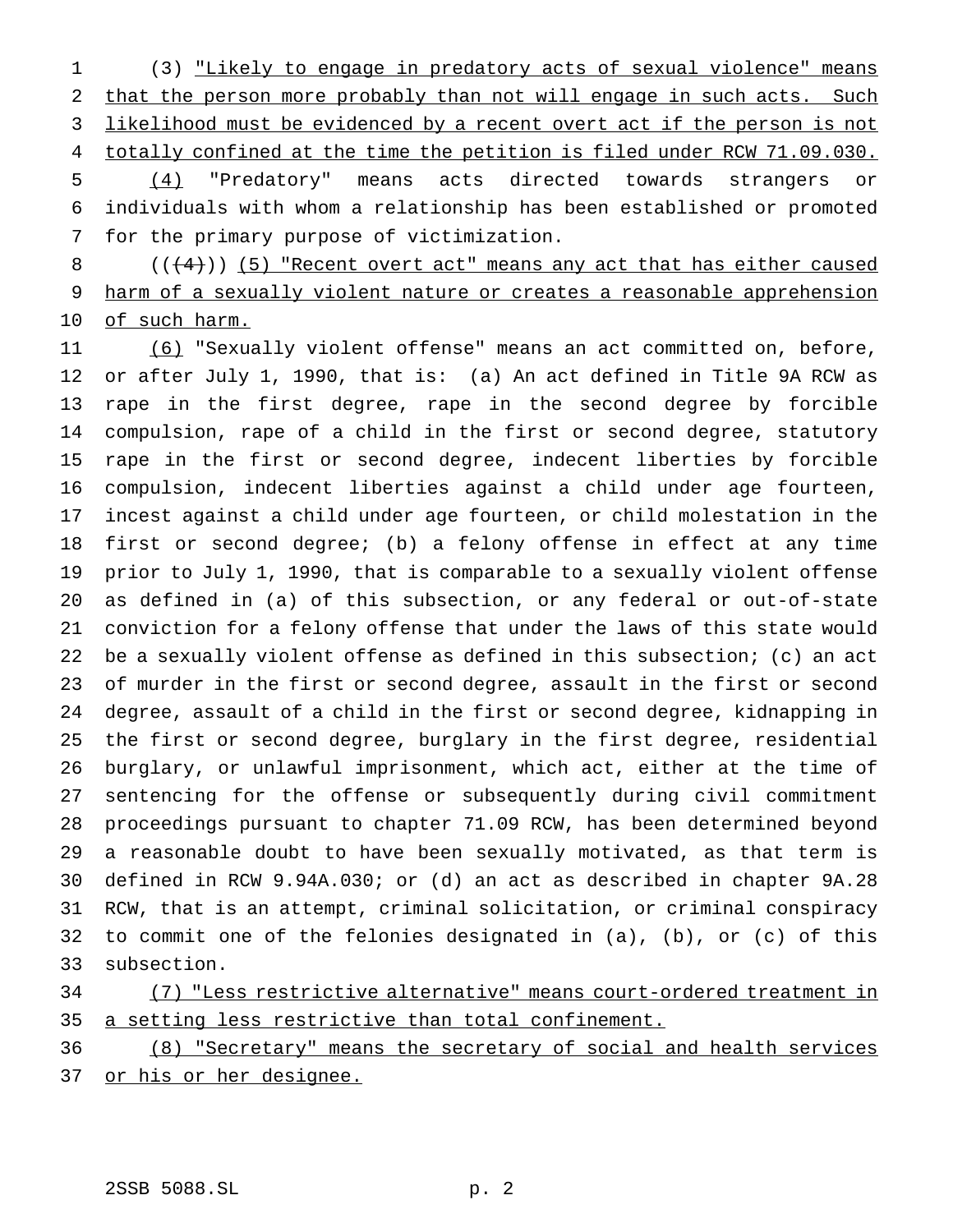**Sec. 2.** RCW 71.09.025 and 1992 c 45 s 3 are each amended to read as follows:

 (1)(a) When it appears that a person may meet the criteria of a sexually violent predator as defined in RCW 71.09.020(1), the agency with jurisdiction shall refer the person in writing to the prosecuting attorney of the county where that person was charged, three months prior to:

 (i) The anticipated release from total confinement of a person who has been convicted of a sexually violent offense;

 (ii) The anticipated release from total confinement of a person found to have committed a sexually violent offense as a juvenile;

 (iii) Release of a person who has been charged with a sexually violent offense and who has been determined to be incompetent to stand trial pursuant to RCW 10.77.090(3); or

 (iv) Release of a person who has been found not guilty by reason of insanity of a sexually violent offense pursuant to RCW 10.77.020(3).

17 (b) The agency shall  $((\text{inf}\text{or})))$  provide the prosecutor  $((\text{of}))$  with all relevant information including but not limited to the following information:

20 (i) ((The person's name, identifying factors, anticipated future 21 residence, and offense history; and)) A complete copy of the institutional records compiled by the department of corrections 23 relating to the person, and any such out-of-state department of corrections' records, if available;

25 (ii) ((<del>Documentation of institutional adjustment and any treatment</del> 26 received)) A complete copy, if applicable, of any file compiled by the 27 indeterminate sentence review board relating to the person;

 (iii) All records relating to the psychological or psychiatric 29 evaluation and/or treatment of the person;

 (iv) A current record of all prior arrests and convictions, and 31 full police case reports relating to those arrests and convictions; and (v) A current mental health evaluation or mental health records 33 review.

 (2) This section applies to acts committed before, on, or after March 26, 1992.

 (3) The agency, its employees, and officials shall be immune from liability for any good-faith conduct under this section.

 (4) As used in this section, "agency with jurisdiction" means that agency with the authority to direct the release of a person serving a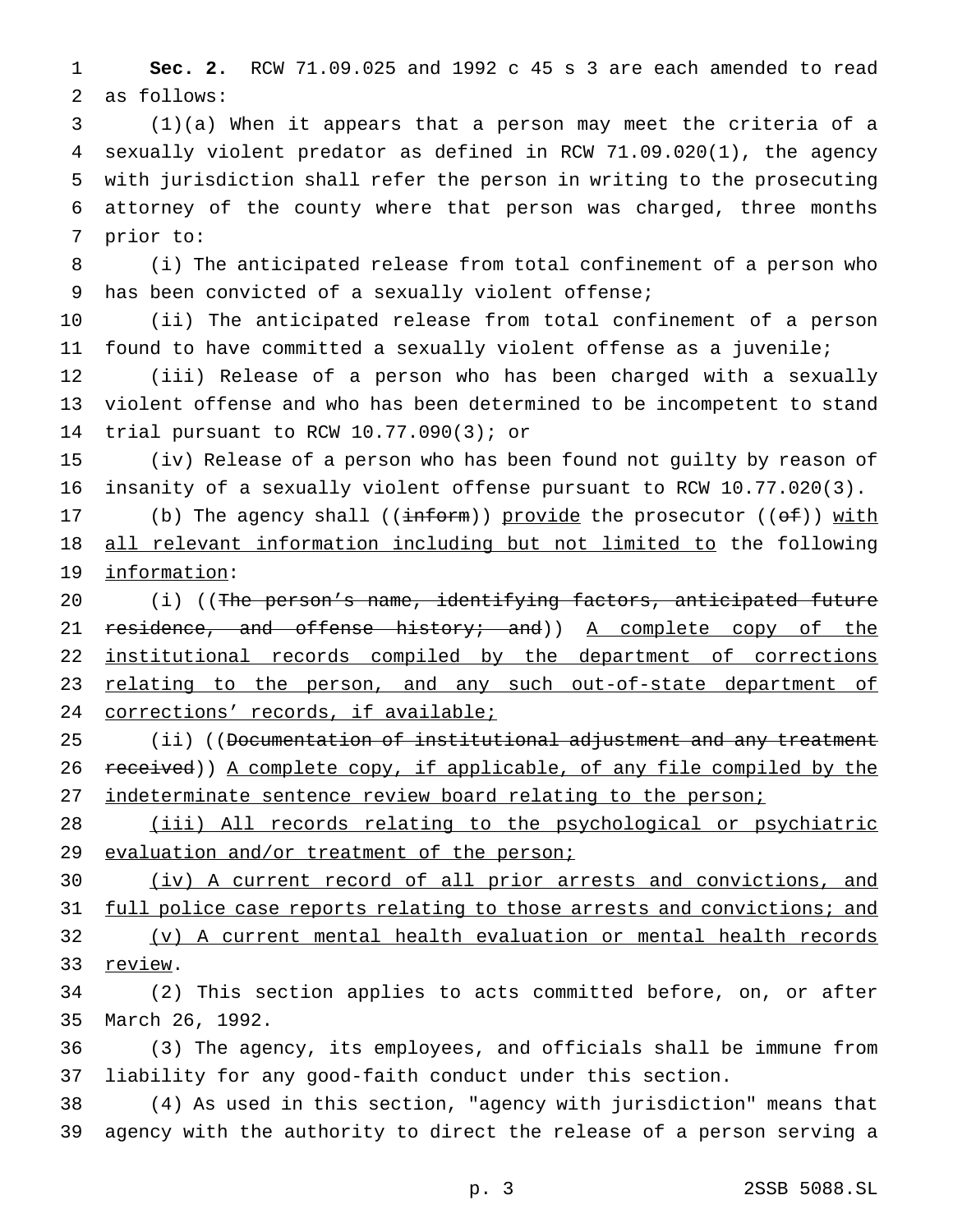sentence or term of confinement and includes the department of corrections, the indeterminate sentence review board, and the department of social and health services.

 **Sec. 3.** RCW 71.09.030 and 1992 c 45 s 4 are each amended to read as follows:

6 When it appears that: (1) ((The term of total confinement of))  $\underline{A}$ 7 person who at any time previously has been convicted of a sexually 8 violent offense is about to ((expire, or has expired)) be released from 9 total confinement on, before, or after July 1, 1990; (2) ((the term of 10 total confinement of)) a person found to have committed a sexually 11 violent offense as a juvenile is about to ((expire, or has expired)) be 12 released from total confinement on, before, or after July 1, 1990; (3) a person who has been charged with a sexually violent offense and who has been determined to be incompetent to stand trial is about to be released, or has been released on, before, or after July 1, 1990, 16 pursuant to RCW 10.77.090(3);  $((or))$  (4) a person who has been found not guilty by reason of insanity of a sexually violent offense is about to be released, or has been released on, before, or after July 1, 1990, pursuant to RCW 10.77.020(3), 10.77.110 (1) or (3), or 10.77.150; or (5) a person who at any time previously has been convicted of a 21 sexually violent offense and has since been released from total 22 confinement and has committed a recent overt act; and it appears that the person may be a sexually violent predator, the prosecuting attorney of the county where the person was convicted or charged or the attorney general if requested by the prosecuting attorney may file a petition alleging that the person is a "sexually violent predator" and stating sufficient facts to support such allegation.

 **Sec. 4.** RCW 71.09.040 and 1990c3s 1004 are each amended to read as follows:

 (1) Upon the filing of a petition under RCW 71.09.030, the judge shall determine whether probable cause exists to believe that the person named in the petition is a sexually violent predator. If such determination is made the judge shall direct that the person be taken 34 into custody  $((and))_{\text{-}}$ 

 (2) Within seventy-two hours after a person is taken into custody pursuant to subsection (1) of this section, the court shall provide the 37 person with notice of, and an opportunity to appear in person at, a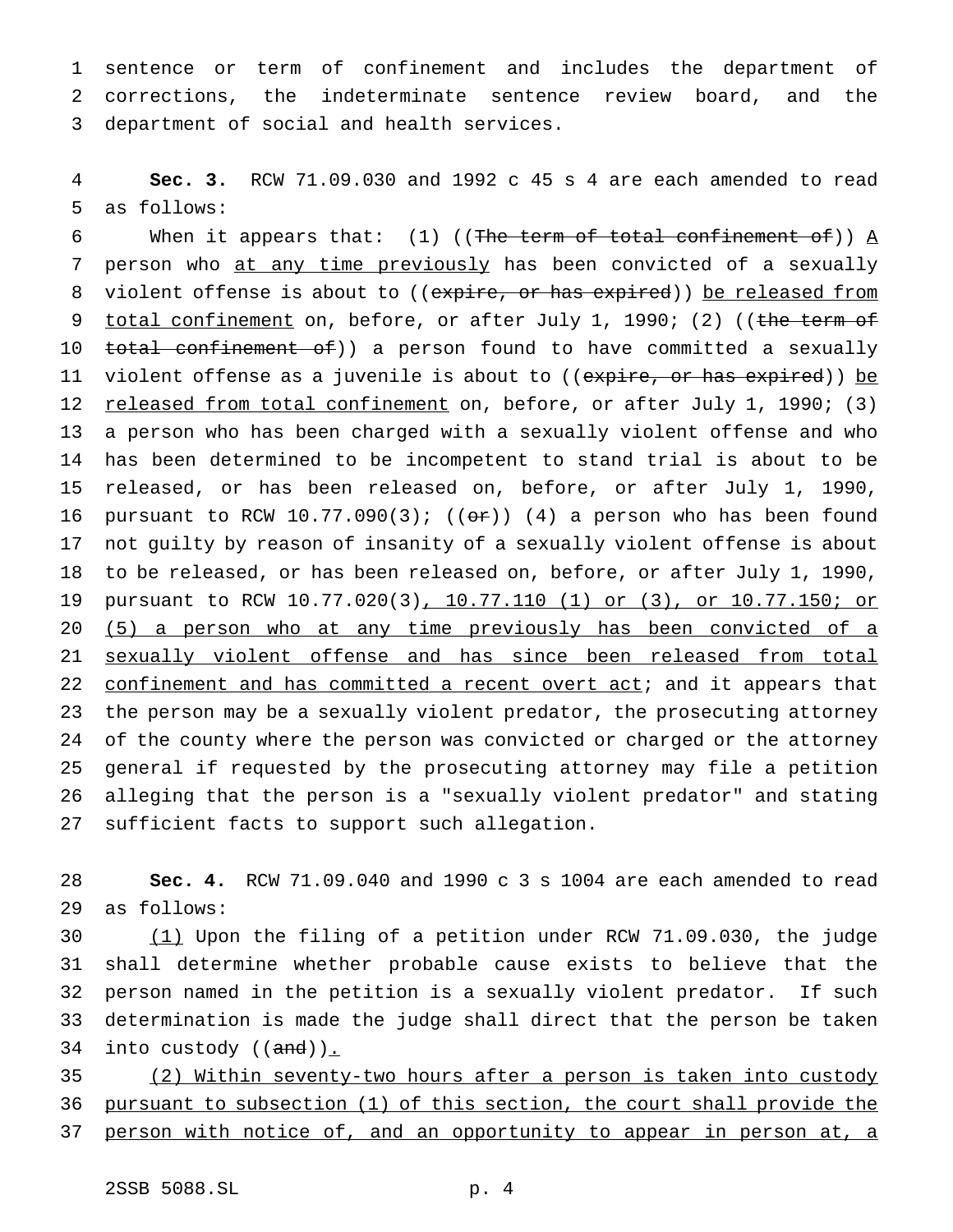hearing to contest probable cause as to whether the person is a sexually violent predator. At this hearing, the court shall (a) verify the person's identity, and (b) determine whether probable cause exists 4 to believe that the person is a sexually violent predator. At the probable cause hearing, the state may rely upon the petition and certification for determination of probable cause filed pursuant to RCW 7 71.09.030. The state may supplement this with additional documentary 8 evidence or live testimony.

9 (3) At the probable cause hearing, the person shall have the 10 following rights in addition to the rights previously specified: (a) 11 To be represented by counsel; (b) to present evidence on his or her 12 behalf; (c) to cross-examine witnesses who testify against him or her; 13 (d) to view and copy all petitions and reports in the court file.

 (4) If the probable cause determination is made, the judge shall 15 direct that the person ((shall)) be transferred to an appropriate facility for an evaluation as to whether the person is a sexually violent predator. The evaluation shall be conducted by a person deemed to be professionally qualified to conduct such an examination pursuant to rules developed by the department of social and health services. In adopting such rules, the department of social and health services shall consult with the department of health and the department of corrections. In no event shall the person be released from confinement 23 prior to trial.

24 **Sec. 5.** RCW 71.09.050 and 1990c3s 1005 are each amended to read 25 as follows:

26 (1) Within forty-five days after the ((filing of a petition 27 pursuant to RCW 71.09.030)) completion of any hearing held pursuant to 28 RCW 71.09.040, the court shall conduct a trial to determine whether the 29 person is a sexually violent predator. The trial may be continued upon 30 the request of either party and a showing of good cause, or by the 31 court on its own motion in the due administration of justice, and when 32 the respondent will not be substantially prejudiced. At all stages of 33 the proceedings under this chapter, any person subject to this chapter 34 shall be entitled to the assistance of counsel, and if the person is 35 indigent, the court shall appoint counsel to assist him or her. The 36 person shall be confined in a secure facility for the duration of the 37 trial.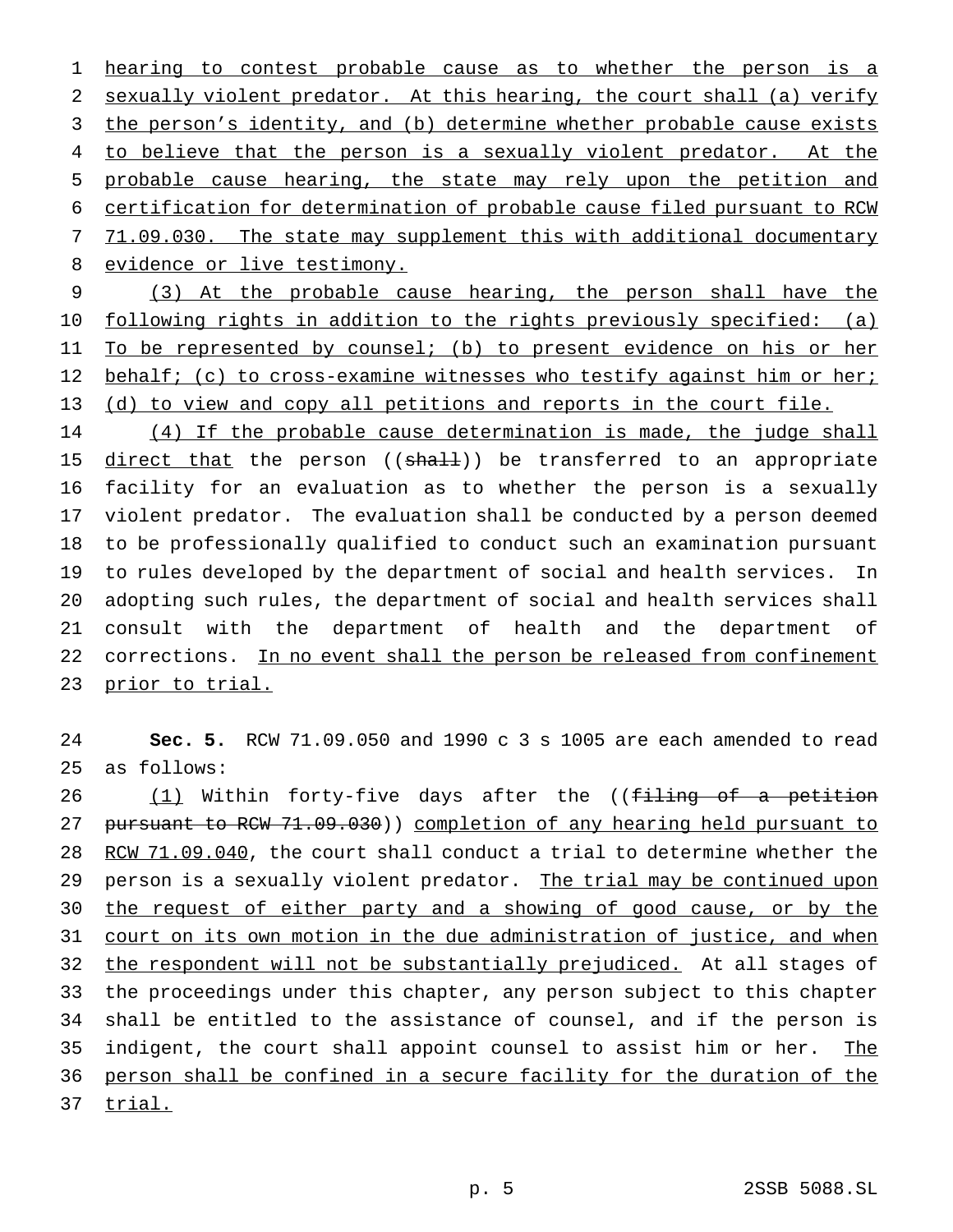1 (2) Whenever any person is subjected to an examination under this chapter, he or she may retain experts or professional persons to perform an examination on their behalf. When the person wishes to be examined by a qualified expert or professional person of his or her own choice, such examiner shall be permitted to have reasonable access to the person for the purpose of such examination, as well as to all relevant medical and psychological records and reports. In the case of a person who is indigent, the court shall, upon the person's request, assist the person in obtaining an expert or professional person to perform an examination or participate in the trial on the person's 11 behalf.

12 (3) The person, the prosecuting attorney or attorney general, or 13 the judge shall have the right to demand that the trial be before a 14 twelve-person jury. If no demand is made, the trial shall be before 15 the court.

16 **Sec. 6.** RCW 71.09.060 and 1990 1st ex.s. c 12 s 4 are each amended 17 to read as follows:

18 (1) The court or jury shall determine whether, beyond a reasonable 19 doubt, the person is a sexually violent predator. When the 20 determination is made by a jury, the verdict must be unanimous.

21 If, on the date that the petition is filed, the person was living 22 in the community after release from custody, the state must also prove 23 beyond a reasonable doubt that the person had committed a recent overt 24 act. If the state alleges that the prior sexually violent offense that 25 forms the basis for the petition for commitment was an act that was 26 sexually motivated as provided in RCW 71.09.020( $(\frac{4}{3})$ )(6)(c), the state 27 must prove beyond a reasonable doubt that the alleged sexually violent 28 act was sexually motivated as defined in RCW 9.94A.030. If the court 29 or jury determines that the person is a sexually violent predator, the 30 person shall be committed to the custody of the department of social 31 and health services for placement in a secure facility operated by the 32 department of social and health services for control, care, and 33 treatment until such time as the person's mental abnormality or 34 personality disorder has so changed that the person is safe either (a) 35 to be at large, or (b) to be released to a less restrictive alternative 36 as set forth in section 10 of this act. ((Such control, care, and 37 treatment shall be provided at a facility operated by the department of 38 social and health services.)) If the court or jury is not satisfied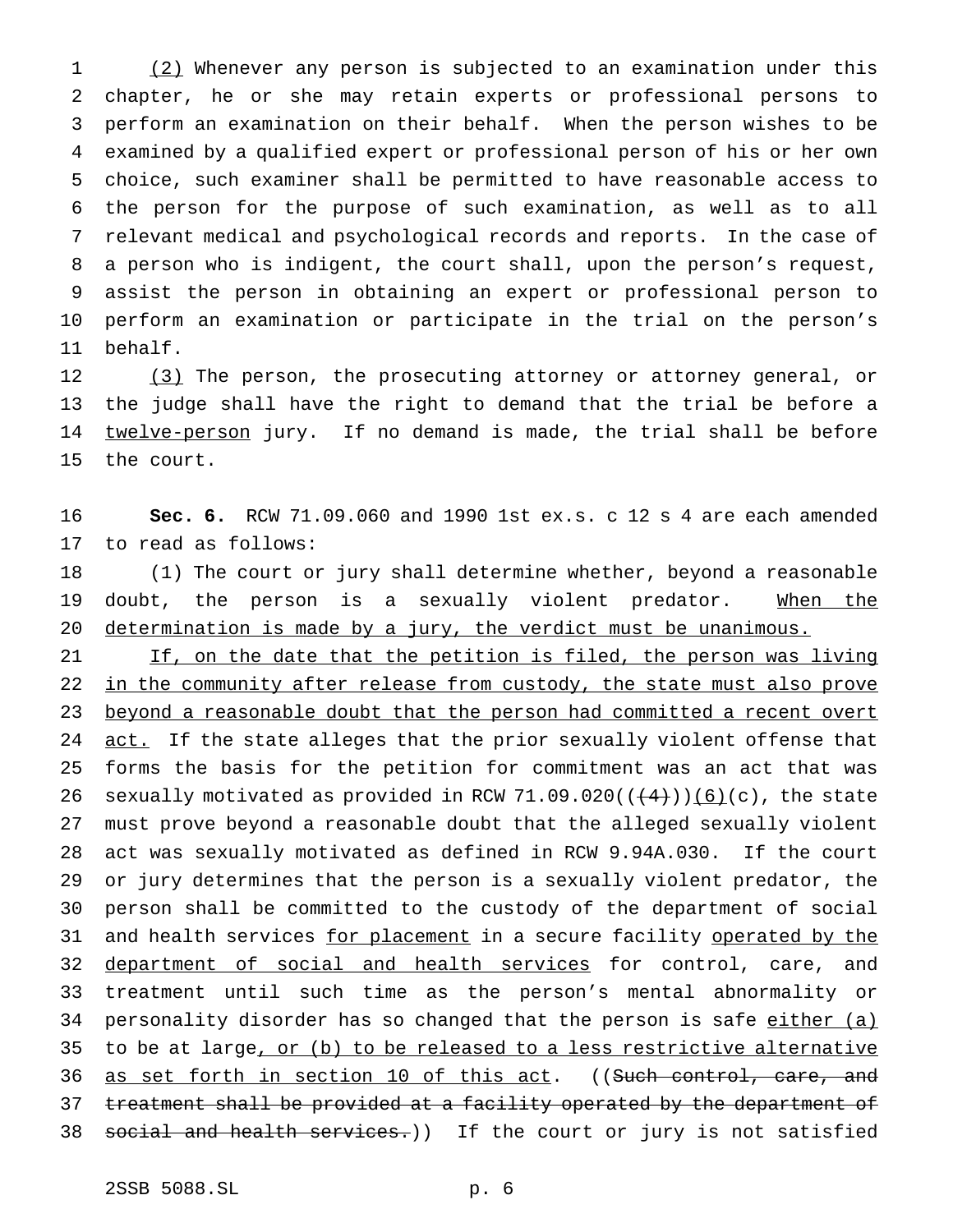beyond a reasonable doubt that the person is a sexually violent predator, the court shall direct the person's release.

 (2) If the person charged with a sexually violent offense has been found incompetent to stand trial, and is about to or has been released pursuant to RCW 10.77.090(3), and his or her commitment is sought pursuant to subsection (1) of this section, the court shall first hear evidence and determine whether the person did commit the act or acts charged if the court did not enter a finding prior to dismissal under RCW 10.77.090(3) that the person committed the act or acts charged. The hearing on this issue must comply with all the procedures specified in this section. In addition, the rules of evidence applicable in criminal cases shall apply, and all constitutional rights available to defendants at criminal trials, other than the right not to be tried while incompetent, shall apply. After hearing evidence on this issue, the court shall make specific findings on whether the person did commit the act or acts charged, the extent to which the person's incompetence or developmental disability affected the outcome of the hearing, including its effect on the person's ability to consult with and assist counsel and to testify on his or her own behalf, the extent to which the evidence could be reconstructed without the assistance of the person, and the strength of the prosecution's case. If, after the conclusion of the hearing on this issue, the court finds, beyond a reasonable doubt, that the person did commit the act or acts charged, it shall enter a final order, appealable by the person, on that issue, and may proceed to consider whether the person should be committed pursuant to this section.

 (3) The state shall comply with RCW 10.77.220 while confining the 28 person pursuant to this chapter<u>, except that during all court</u> 29 proceedings the person shall be detained in a secure facility. The facility shall not be located on the grounds of any state mental facility or regional habilitation center because these institutions are insufficiently secure for this population.

 **Sec. 7.** RCW 71.09.070 and 1990c3s 1007 are each amended to read as follows:

 Each person committed under this chapter shall have a current examination of his or her mental condition made at least once every year. The annual report shall include consideration of whether conditional release to a less restrictive alternative is in the best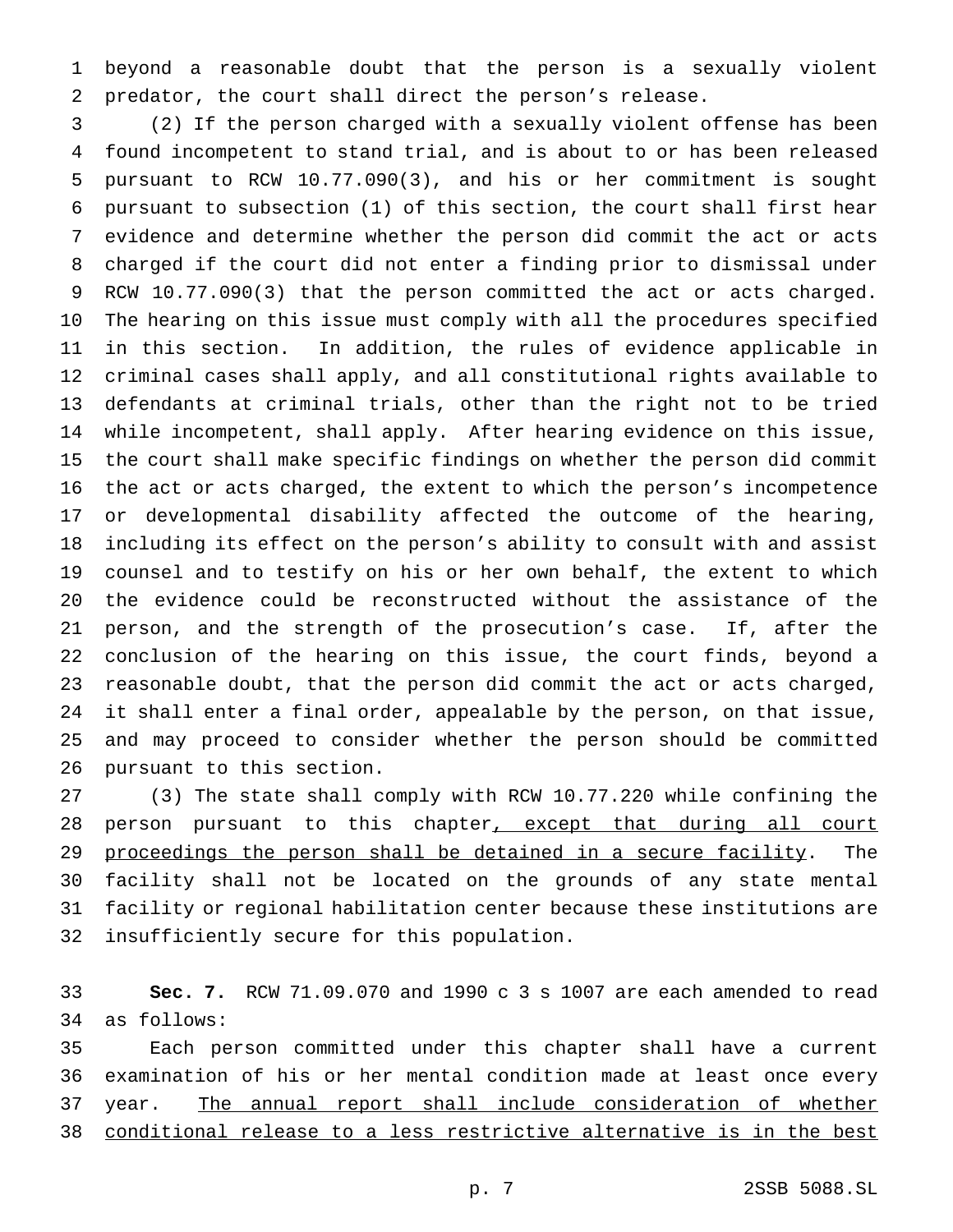1 interest of the person and will adequately protect the community. The person may retain, or if he or she is indigent and so requests, the court may appoint a qualified expert or a professional person to examine him or her, and such expert or professional person shall have access to all records concerning the person. The periodic report shall be provided to the court that committed the person under this chapter.

7 **Sec. 8.** RCW 71.09.080 and 1990c3s 1008 are each amended to read 8 as follows:

9 ((The involuntary detention or commitment of persons under this 10 chapter shall conform to constitutional requirements for care and 11 treatment.)) (1) Any person subjected to restricted liberty as a 12 sexually violent predator pursuant to this chapter shall not forfeit 13 any legal right or suffer any legal disability as a consequence of any 14 actions taken or orders made, other than as specifically provided in 15 this chapter.

16 (2) Any person committed pursuant to this chapter has the right to 17 adequate care and individualized treatment. The department of social 18 and health services shall keep records detailing all medical, expert, 19 and professional care and treatment received by a committed person, and 20 shall keep copies of all reports of periodic examinations made pursuant 21 to this chapter. All such records and reports shall be made available 22 upon request only to: The committed person, his or her attorney, the 23 prosecuting attorney, the court, the protection and advocacy agency, or 24 another expert or professional person who, upon proper showing, 25 demonstrates a need for access to such records.

26 (3) At the time a person is taken into custody or transferred into 27 a facility pursuant to a petition under this chapter, the professional 28 person in charge of such facility or his or her designee shall take 29 reasonable precautions to inventory and safeguard the personal property 30 of the persons detained or transferred. A copy of the inventory, 31 signed by the staff member making it, shall be given to the person 32 detained and shall, in addition, be open to inspection to any 33 responsible relative, subject to limitations, if any, specifically 34 imposed by the detained person. For purposes of this subsection, 35 "responsible relative" includes the guardian, conservator, attorney, 36 spouse, parent, adult child, or adult brother or sister of the person. 37 The facility shall not disclose the contents of the inventory to any 38 other person without consent of the patient or order of the court.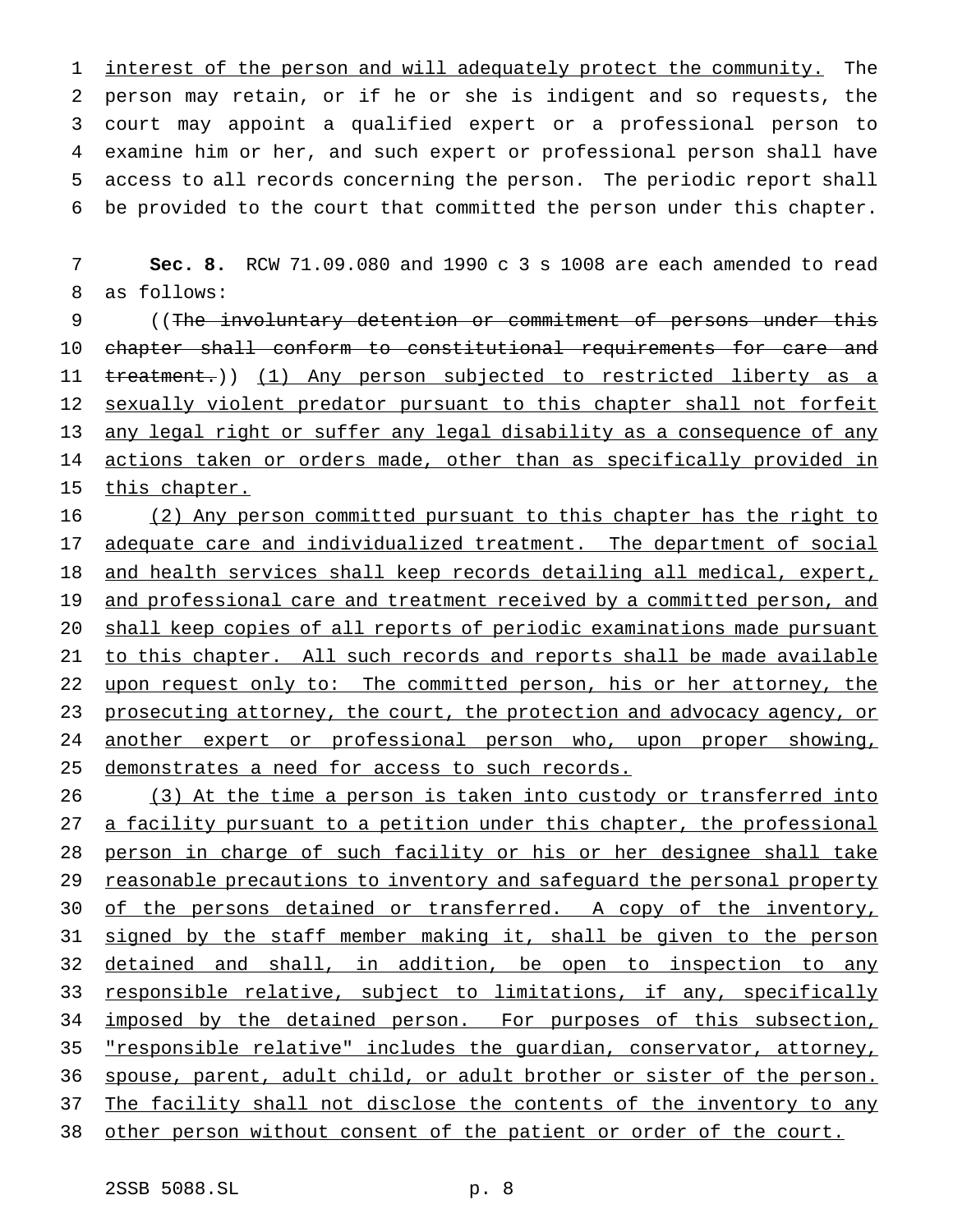(4) Nothing in this chapter prohibits a person presently committed from exercising a right presently available to him or her for the purpose of obtaining release from confinement, including the right to petition for a writ of habeas corpus.

 (5) No indigent person may be conditionally released or unconditionally discharged under this chapter without suitable 7 clothing, and the secretary shall furnish the person with such sum of 8 money as is required by RCW 72.02.100 for persons without ample funds who are released from correctional institutions. As funds are 10 available, the secretary may provide payment to the indigent persons 11 conditionally released pursuant to this chapter consistent with the optional provisions of RCW 72.02.100 and 72.02.110, and may adopt rules to do so.

 **Sec. 9.** RCW 71.09.090 and 1992 c 45 s 7 are each amended to read as follows:

16 (1) If the secretary ((of the department of social and health 17 services)) determines that the person's mental abnormality or personality disorder has so changed that the person is not likely to engage in predatory acts of sexual violence if conditionally released to a less restrictive alternative or unconditionally discharged, the secretary shall authorize the person to petition the court for conditional release to a less restrictive alternative or unconditional 23 discharge. The petition shall be served upon the court and the prosecuting attorney. The court, upon receipt of the petition for conditional release to a less restrictive alternative or unconditional discharge, shall within forty-five days order a hearing. The prosecuting attorney or the attorney general, if requested by the county, shall represent the state, and shall have the right to have the petitioner examined by an expert or professional person of his or her choice. The hearing shall be before a jury if demanded by either the petitioner or the prosecuting attorney or attorney general. The burden of proof shall be upon the prosecuting attorney or attorney general to show beyond a reasonable doubt that the petitioner's mental abnormality or personality disorder remains such that the petitioner is not safe to 35 be at large and that if conditionally released to a less restrictive alternative or unconditionally discharged is likely to engage in predatory acts of sexual violence.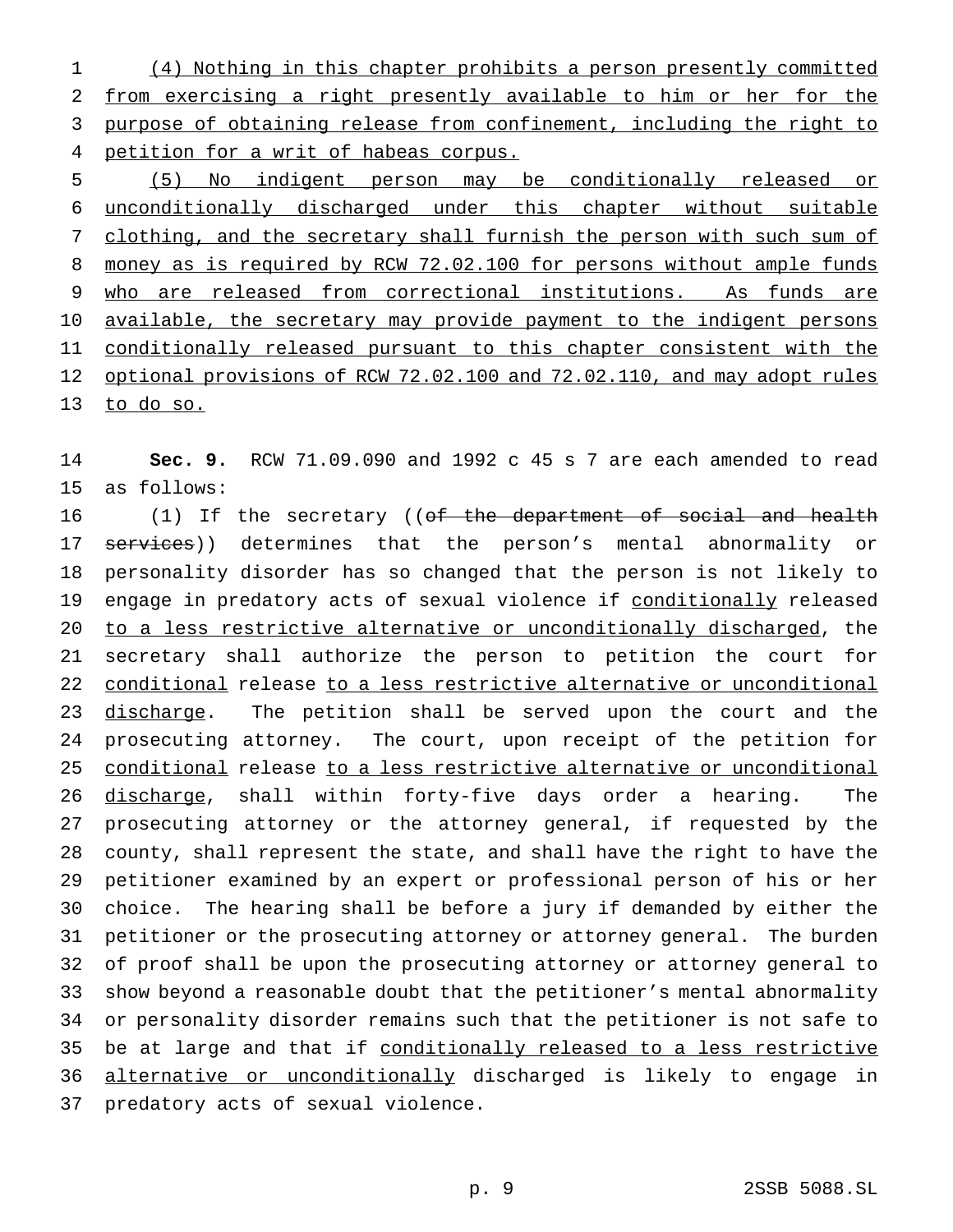(2) Nothing contained in this chapter shall prohibit the person from otherwise petitioning the court for conditional release to a less 3 restrictive alternative or unconditional discharge without the secretary's approval. The secretary shall provide the committed person with an annual written notice of the person's right to petition the court for conditional release to a less restrictive alternative or 7 unconditional discharge over the secretary's objection. The notice shall contain a waiver of rights. The secretary shall forward the notice and waiver form to the court with the annual report. If the person does not affirmatively waive the right to petition, the court shall set a show cause hearing to determine whether facts exist that warrant a hearing on whether the person's condition has so changed that 13 he or she is safe to be ((at large)) conditionally released to a less 14 restrictive alternative or unconditionally discharged. The committed person shall have a right to have an attorney represent him or her at the show cause hearing but the person is not entitled to be present at the show cause hearing. If the court at the show cause hearing determines that probable cause exists to believe that the person's mental abnormality or personality disorder has so changed that the 20 person is ((safe to be at large and is)) not likely to engage in 21 predatory acts of sexual violence if conditionally released to a less 22 restrictive alternative or unconditionally discharged, then the court shall set a hearing on the issue. At the hearing, the committed person shall be entitled to be present and to the benefit of all constitutional protections that were afforded to the person at the initial commitment proceeding. The prosecuting attorney or the attorney general if requested by the county shall represent the state and shall have a right to a jury trial and to have the committed person evaluated by experts chosen by the state. The committed person shall also have the right to have experts evaluate him or her on his or her behalf and the court shall appoint an expert if the person is indigent and requests an appointment. The burden of proof at the hearing shall be upon the state to prove beyond a reasonable doubt that the committed person's mental abnormality or personality disorder remains such that 35 the person is ((not safe to be at large and if released is)) likely to 36 engage in predatory acts of sexual violence if conditionally released 37 to a less restrictive alternative or unconditionally discharged.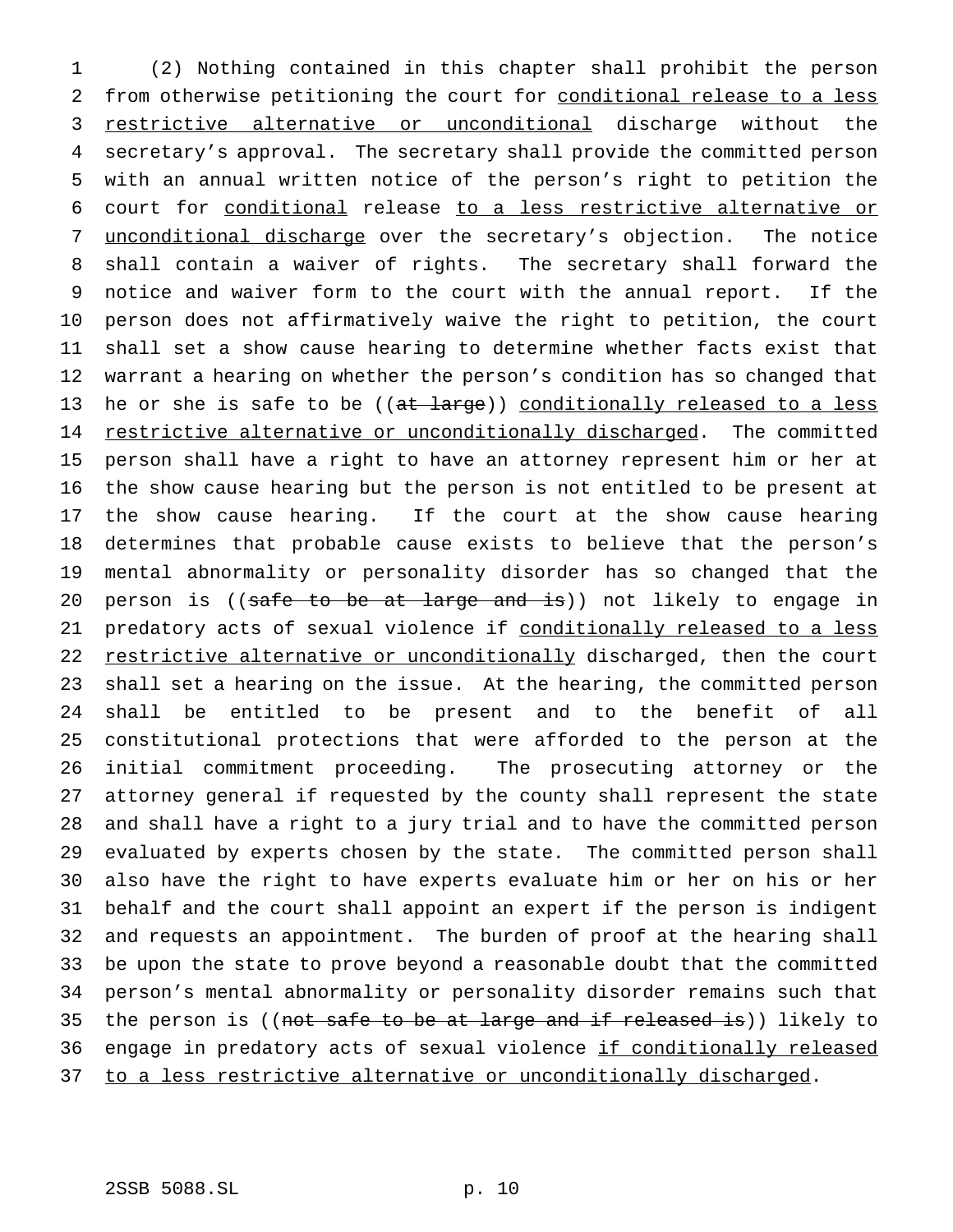(3) The jurisdiction of the court over a person civilly committed pursuant to this chapter continues until such time as the person is unconditionally discharged.

 NEW SECTION. **Sec. 10.** Before the court may enter an order directing conditional release to a less restrictive alternative, it must find the following: (1) The person will be treated by a treatment provider who is qualified to provide such treatment in the state of Washington under chapter 18.155 RCW; (2) the treatment provider has presented a specific course of treatment and has agreed to assume responsibility for such treatment and will report progress to the court on a regular basis, and will report violations immediately to the court, the prosecutor, the supervising community corrections officer, and the superintendent of the special commitment center; (3) housing exists that is sufficiently secure to protect the community, and the person or agency providing housing to the conditionally released person has agreed in writing to accept the person, to provide the level of security required by the court, and immediately to report to the court, the prosecutor, the supervising community corrections officer, and the superintendent of the special commitment center if the person leaves 20 the housing to which he or she has been assigned without authorization; (4) the person is willing to comply with the treatment provider and all 22 requirements imposed by the treatment provider and by the court; and (5) the person is willing to comply with supervision requirements imposed by the department of corrections.

 NEW SECTION. **Sec. 11.** (1) Upon the conclusion of the evidence in a hearing held pursuant to RCW 71.09.090, if the court finds that there is no legally sufficient evidentiary basis for a reasonable jury to find that the conditions set forth in section 10 of this act have been met, the court shall grant a motion by the state for a judgment as a matter of law on the issue of conditional release to a less restrictive alternative.

 (2) Whenever the issue of conditional release to a less restrictive alternative is submitted to the jury, the court shall instruct the jury to return a verdict in substantially the following form: Has the state proved beyond a reasonable doubt that the proposed less restrictive alternative is not in the best interests of respondent or will not adequately protect the community? Answer: Yes or No.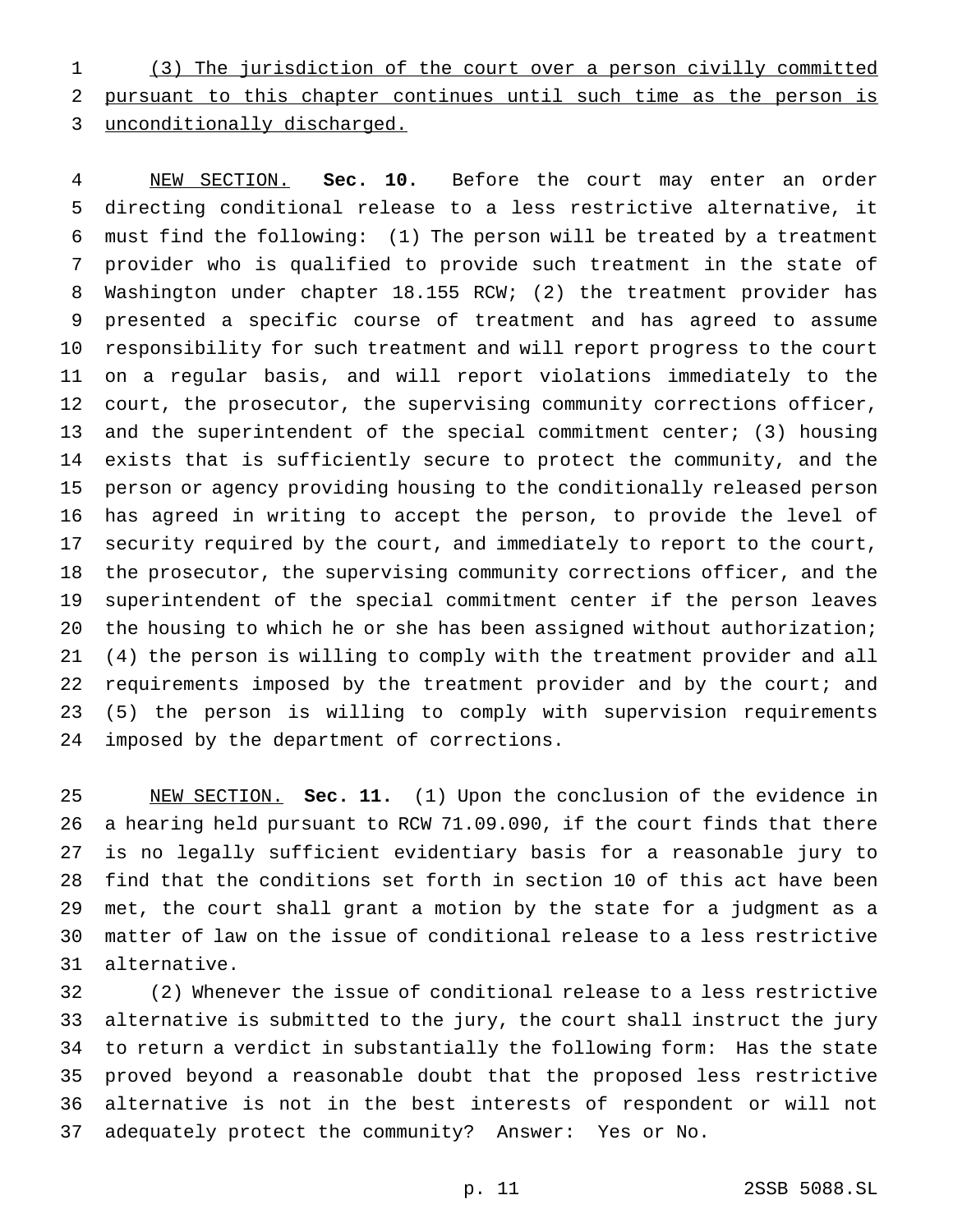NEW SECTION. **Sec. 12.** (1) If the court or jury determines that conditional release to a less restrictive alternative is in the best interest of the person and will adequately protect the community, and the court determines that the minimum conditions set forth in section 9 of this act are met, the court shall enter judgment and direct a conditional release.

 (2) The court shall impose any additional conditions necessary to ensure compliance with treatment and to protect the community. If the court finds that conditions do not exist that will both ensure the person's compliance with treatment and protect the community, then the person shall be remanded to the custody of the department of social and health services for control, care, and treatment in a secure facility as designated in RCW 71.09.060(1).

 (3) If the service provider designated to provide inpatient or outpatient treatment or to monitor or supervise any other terms and conditions of a person's placement in a less restrictive alternative is other than the department of social and health services or the department of corrections, then the service provider so designated must agree in writing to provide such treatment.

 (4) Prior to authorizing any release to a less restrictive alternative, the court shall impose such conditions upon the person as are necessary to ensure the safety of the community. The court shall order the department of corrections to investigate the less restrictive alternative and recommend any additional conditions to the court. These conditions shall include, but are not limited to the following: Specification of residence, prohibition of contact with potential or past victims, prohibition of alcohol and other drug use, participation in a specific course of inpatient or outpatient treatment that may include monitoring by the use of polygraph and plethysmograph, supervision by a department of corrections community corrections officer, a requirement that the person remain within the state unless the person receives prior authorization by the court, and any other conditions that the court determines are in the best interest of the person or others. A copy of the conditions of release shall be given to the person and to any designated service providers.

 (5) Any service provider designated to provide inpatient or outpatient treatment shall monthly, or as otherwise directed by the court, submit to the court, to the department of social and health services facility from which the person was released, to the prosecutor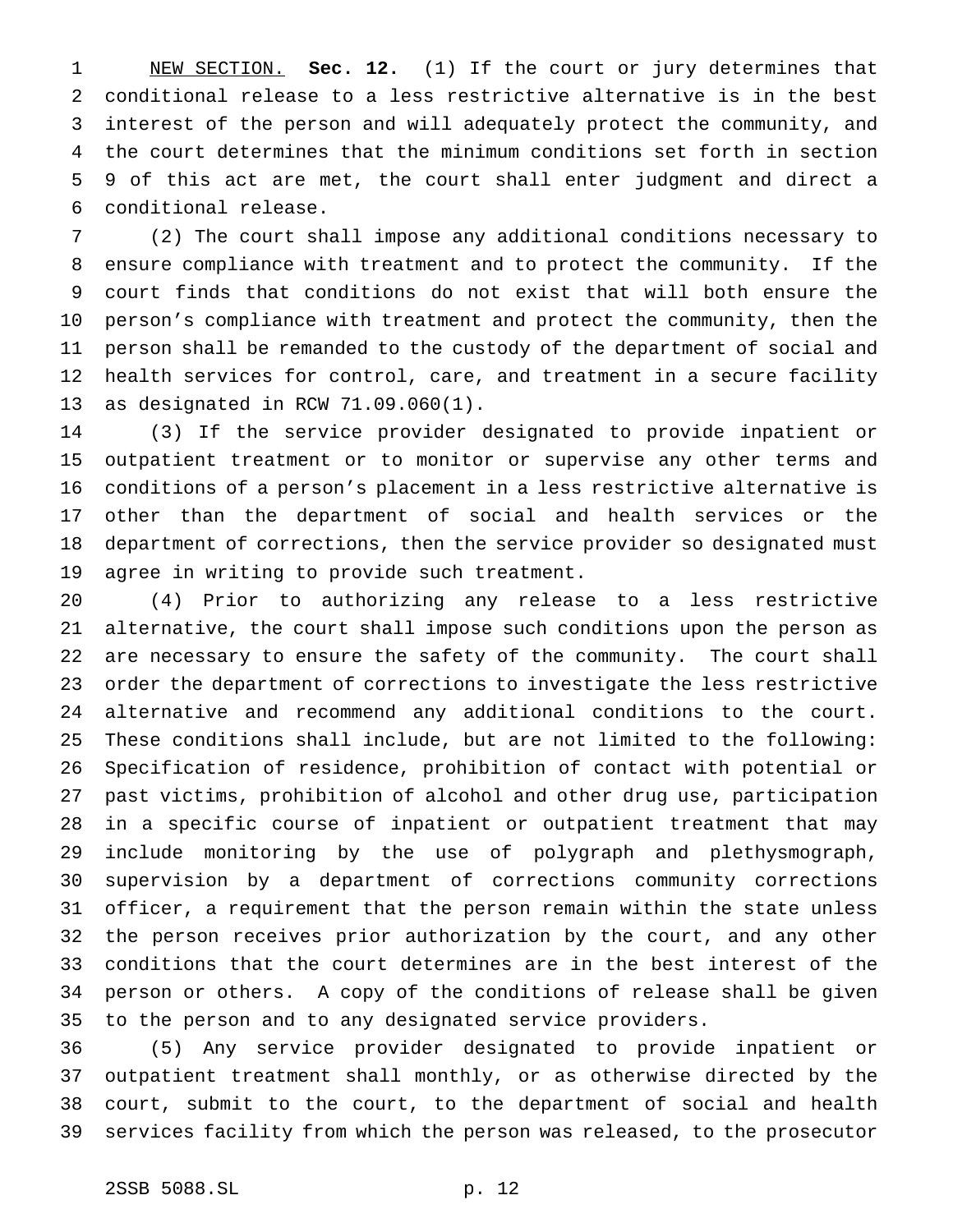of the county in which the person was found to be a sexually violent predator, and to the supervising community corrections officer, a report stating whether the person is complying with the terms and conditions of the conditional release to a less restrictive alternative.

 (6) Each person released to a less restrictive alternative shall have his or her case reviewed by the court that released him or her no later than one year after such release and annually thereafter until the person is unconditionally discharged. Review may occur in a shorter time or more frequently, if the court, in its discretion on its own motion, or on motion of the person, the secretary, or the prosecuting attorney so determines. The sole question to be determined by the court is whether the person shall continue to be conditionally released to a less restrictive alternative. The court in making its determination shall be aided by the periodic reports filed pursuant to subsection (5) of this section and the opinions of the secretary and other experts or professional persons.

 NEW SECTION. **Sec. 13.** (1) Any service provider submitting reports pursuant to section 12(5) of this act, the supervising community corrections officer, the prosecuting attorney, or the attorney general may petition the court, or the court on its own motion may schedule an immediate hearing, for the purpose of revoking or modifying the terms of the person's conditional release to a less restrictive alternative if the petitioner or the court believes the released person is not complying with the terms and conditions of his or her release or is in need of additional care and treatment.

 (2) If the prosecuting attorney, the supervising community corrections officer, or the court, based upon information received by them, reasonably believes that a conditionally released person is not complying with the terms and conditions of his or her conditional release to a less restrictive alternative, the court or community corrections officer may order that the conditionally released person be apprehended and taken into custody until such time as a hearing can be scheduled to determine the facts and whether or not the person's conditional release should be revoked or modified. The court shall be notified before the close of the next judicial day of the person's apprehension. Both the prosecuting attorney and the conditionally released person shall have the right to request an immediate mental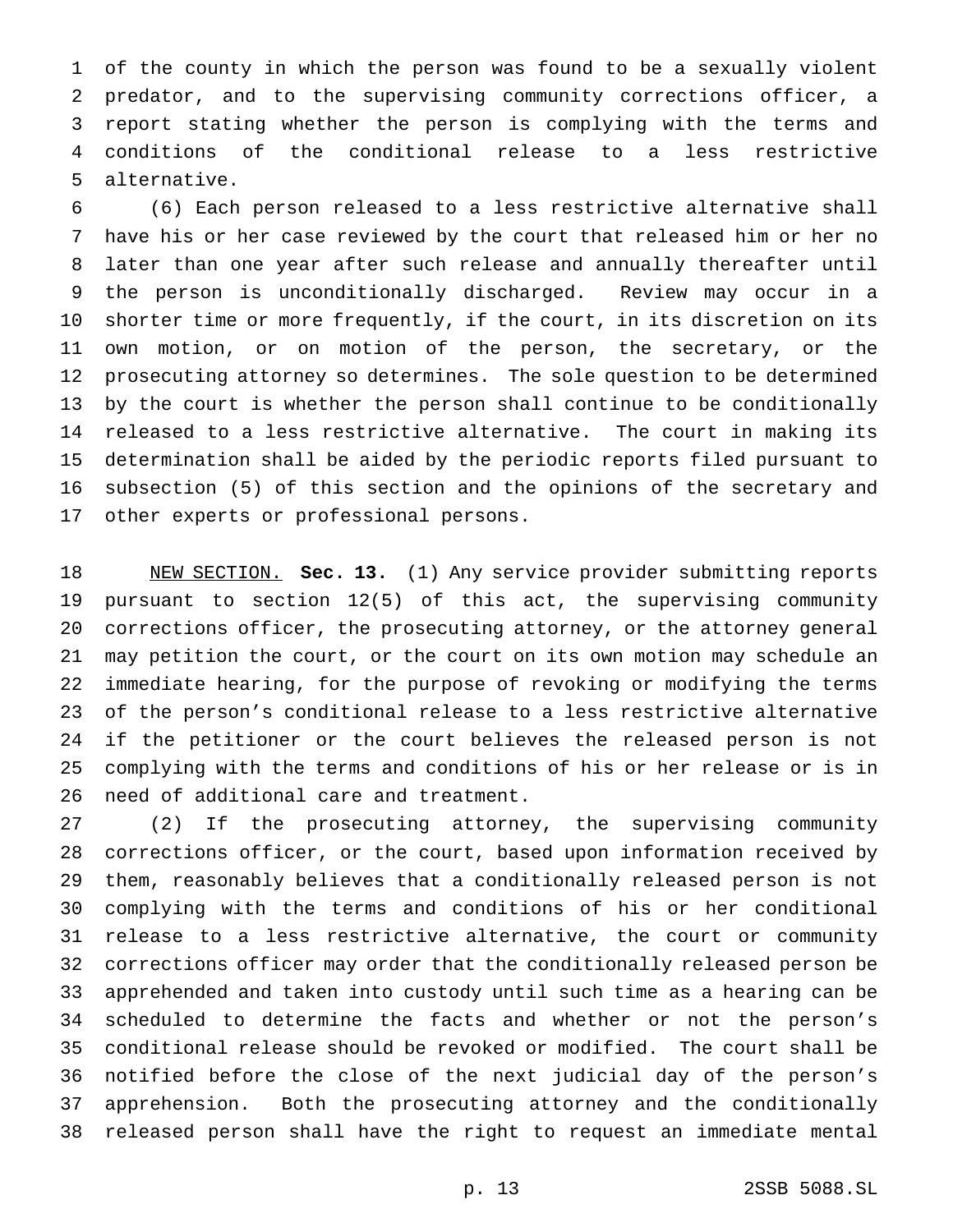examination of the conditionally released person. If the conditionally released person is indigent, the court shall, upon request, assist him or her in obtaining a qualified expert or professional person to conduct the examination.

 (3) The court, upon receiving notification of the person's apprehension, shall promptly schedule a hearing. The issue to be determined is whether the state has proven by a preponderance of the evidence that the conditionally released person did not comply with the terms and conditions of his or her release. Hearsay evidence is admissible if the court finds it otherwise reliable. At the hearing, the court shall determine whether the person shall continue to be conditionally released on the same or modified conditions or whether his or her conditional release shall be revoked and he or she shall be committed to total confinement, subject to release only in accordance with provisions of this chapter.

 **Sec. 14.** RCW 71.09.110 and 1990 c 3 s 1011 are each amended to read as follows:

 The department of social and health services shall be responsible for all costs relating to the evaluation and treatment of persons 20 committed to their custody whether in a secure facility or under a less 21 restrictive alternative under any provision of this chapter. Reimbursement may be obtained by the department for the cost of care 23 and treatment of persons committed to its custody whether in a secure 24 facility or under a less restrictive alternative pursuant to RCW 43.20B.330 through 43.20B.370.

 **Sec. 15.** RCW 9A.76.120 and 1982 1st ex.s. c 47 s 24 are each amended to read as follows:

(1) A person is guilty of escape in the second degree if:

29 (a) He  $or she$  escapes from a detention facility;  $((e<sub>r</sub>))$ </u>

 (b) Having been charged with a felony or an equivalent juvenile 31 offense, he or she escapes from custody; or

 (c) Having been found to be a sexually violent predator and being under an order of conditional release, he or she leaves the state of Washington without prior court authorization.

(2) Escape in the second degree is a class C felony.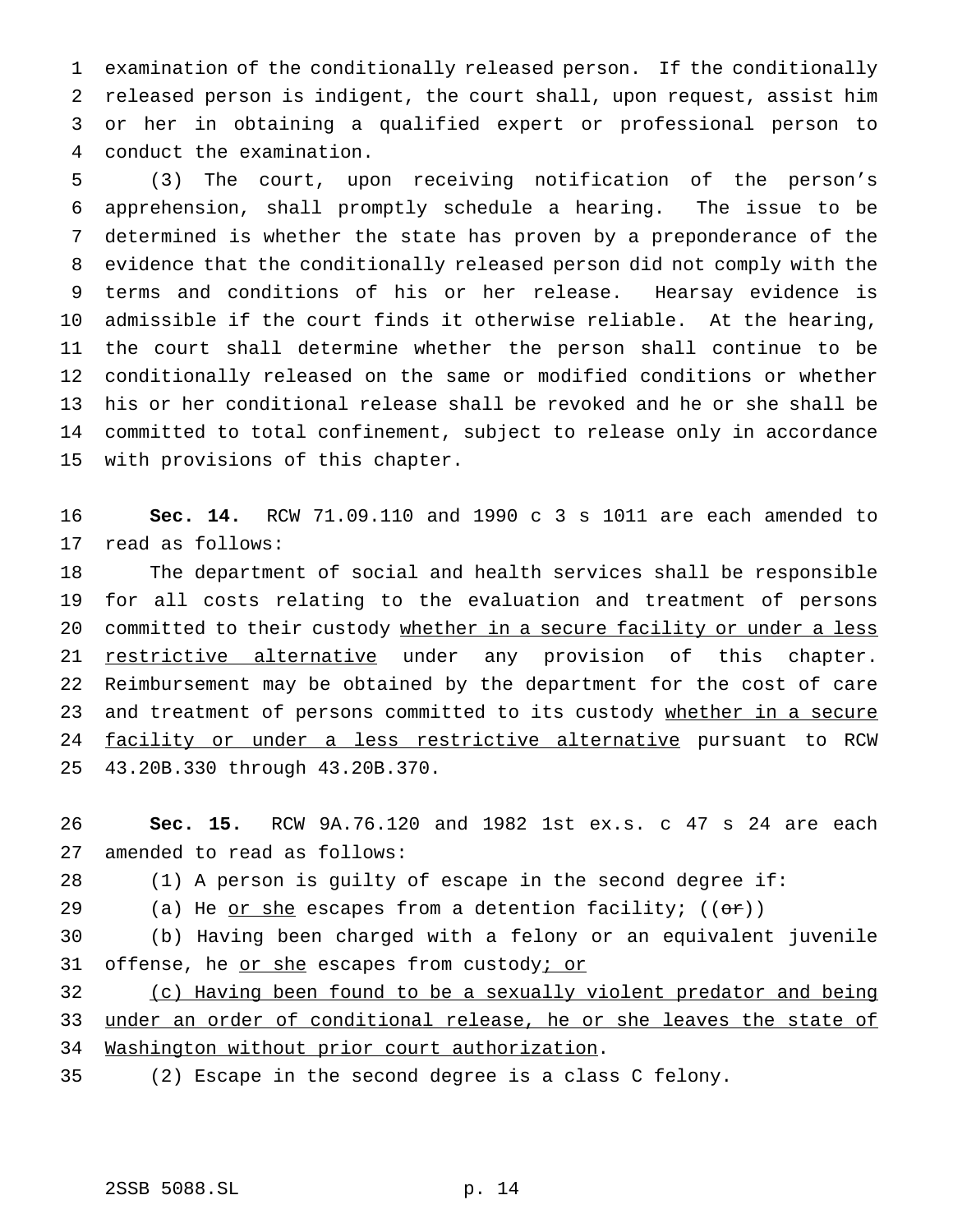NEW SECTION. **Sec. 16.** In the event of an escape by a person committed under this chapter from a state institution or the disappearance of such a person while on conditional release, the superintendent or community corrections officer shall notify the following as appropriate: Local law enforcement officers, other governmental agencies, the person's relatives, and any other appropriate persons about information necessary for the public safety or to assist in the apprehension of the person.

 NEW SECTION. **Sec. 17.** (1) At the earliest possible date, and in no event later than thirty days before conditional release or unconditional discharge, except in the event of escape, the department of social and health services shall send written notice of conditional release, unconditional discharge, or escape, to the following:

 (a) The chief of police of the city, if any, in which the person will reside or in which placement will be made under a less restrictive alternative;

 (b) The sheriff of the county in which the person will reside or in which placement will be made under a less restrictive alternative; and (c) The sheriff of the county where the person was last convicted of a sexually violent offense, if the department does not know where the person will reside.

 The department shall notify the state patrol of the release of all sexually violent predators and that information shall be placed in the Washington crime information center for dissemination to all law enforcement.

 (2) The same notice as required by subsection (1) of this section shall be sent to the following if such notice has been requested in writing about a specific person found to be a sexually violent predator under this chapter:

 (a) The victim or victims of any sexually violent offenses for which the person was convicted in the past or the victim's next of kin if the crime was a homicide. "Next of kin" as used in this section means a person's spouse, parents, siblings, and children;

 (b) Any witnesses who testified against the person in his or her commitment trial under RCW 71.09.060; and

(c) Any person specified in writing by the prosecuting attorney.

 Information regarding victims, next of kin, or witnesses requesting the notice, information regarding any other person specified in writing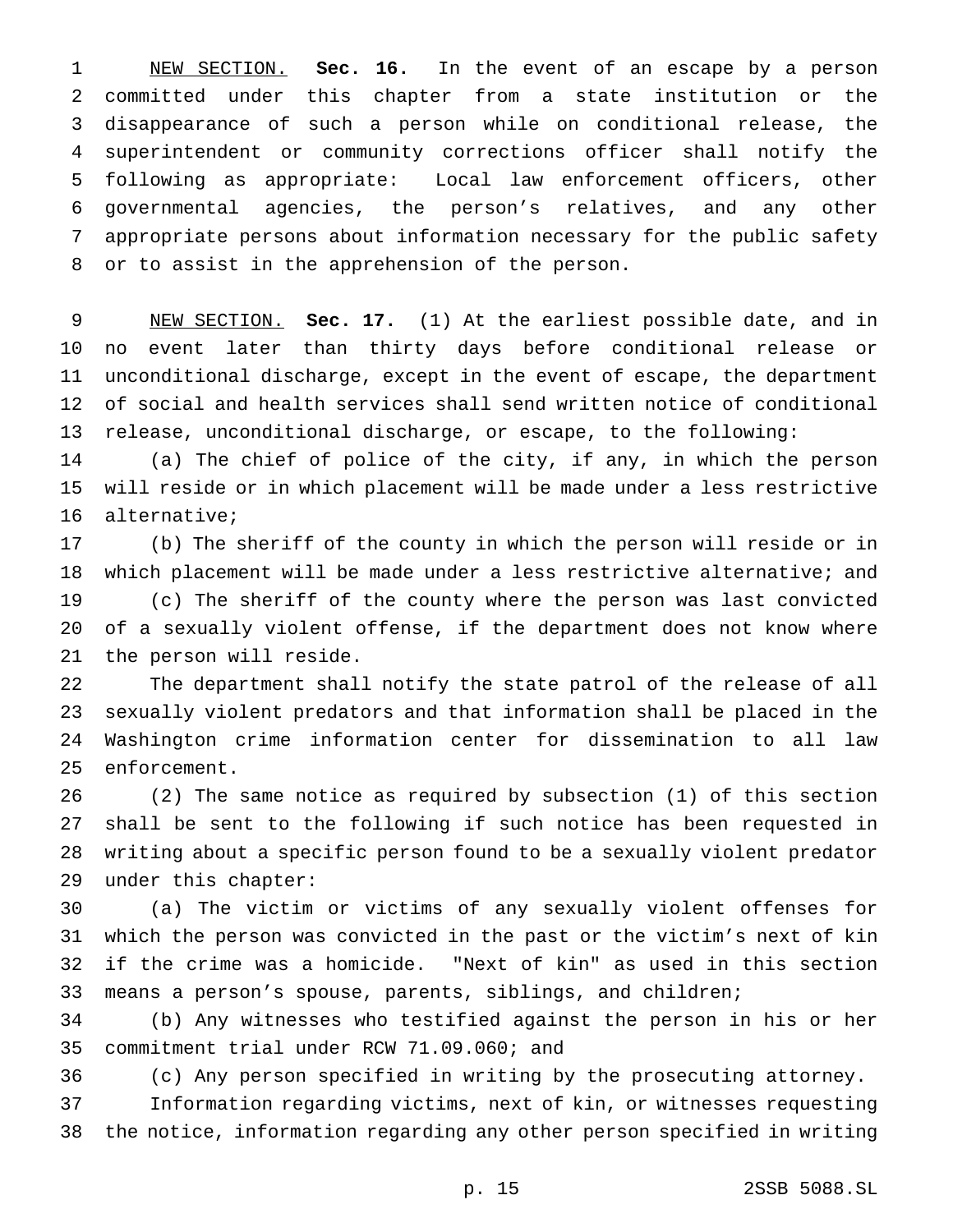by the prosecuting attorney to receive the notice, and the notice are confidential and shall not be available to the committed person.

 (3) If a person committed as a sexually violent predator under this chapter escapes from a department of social and health services facility, the department shall immediately notify, by the most reasonable and expedient means available, the chief of police of the city and the sheriff of the county in which the committed person resided immediately before his or her commitment as a sexually violent predator, or immediately before his or her incarceration for his or her most recent offense. If previously requested, the department shall also notify the witnesses and the victims of the sexually violent offenses for which the person was convicted in the past or the victim's next of kin if the crime was a homicide. If the person is recaptured, the department shall send notice to the persons designated in this subsection as soon as possible but in no event later than two working days after the department learns of such recapture.

 (4) If the victim or victims of any sexually violent offenses for which the person was convicted in the past or the victim's next of kin, or any witness is under the age of sixteen, the notice required by this section shall be sent to the parents or legal guardian of the child.

 (5) The department of social and health services shall send the notices required by this chapter to the last address provided to the department by the requesting party. The requesting party shall furnish the department with a current address.

 (6) Nothing in this section shall impose any liability upon a chief of police of a city or sheriff of a county for failing to request in writing a notice as provided in subsection (1) of this section.

 NEW SECTION. **Sec. 18.** For purposes of sections 19 through 21 of this act:

 (1) "Escorted leave" means a leave of absence from a facility housing persons detained or committed pursuant to this chapter under the continuous supervision of an escort.

 (2) "Escort" means a correctional officer or other person approved by the superintendent or the superintendent's designee to accompany a resident on a leave of absence and be in visual or auditory contact with the resident at all times.

 (3) "Resident" means a person detained or committed pursuant to this chapter.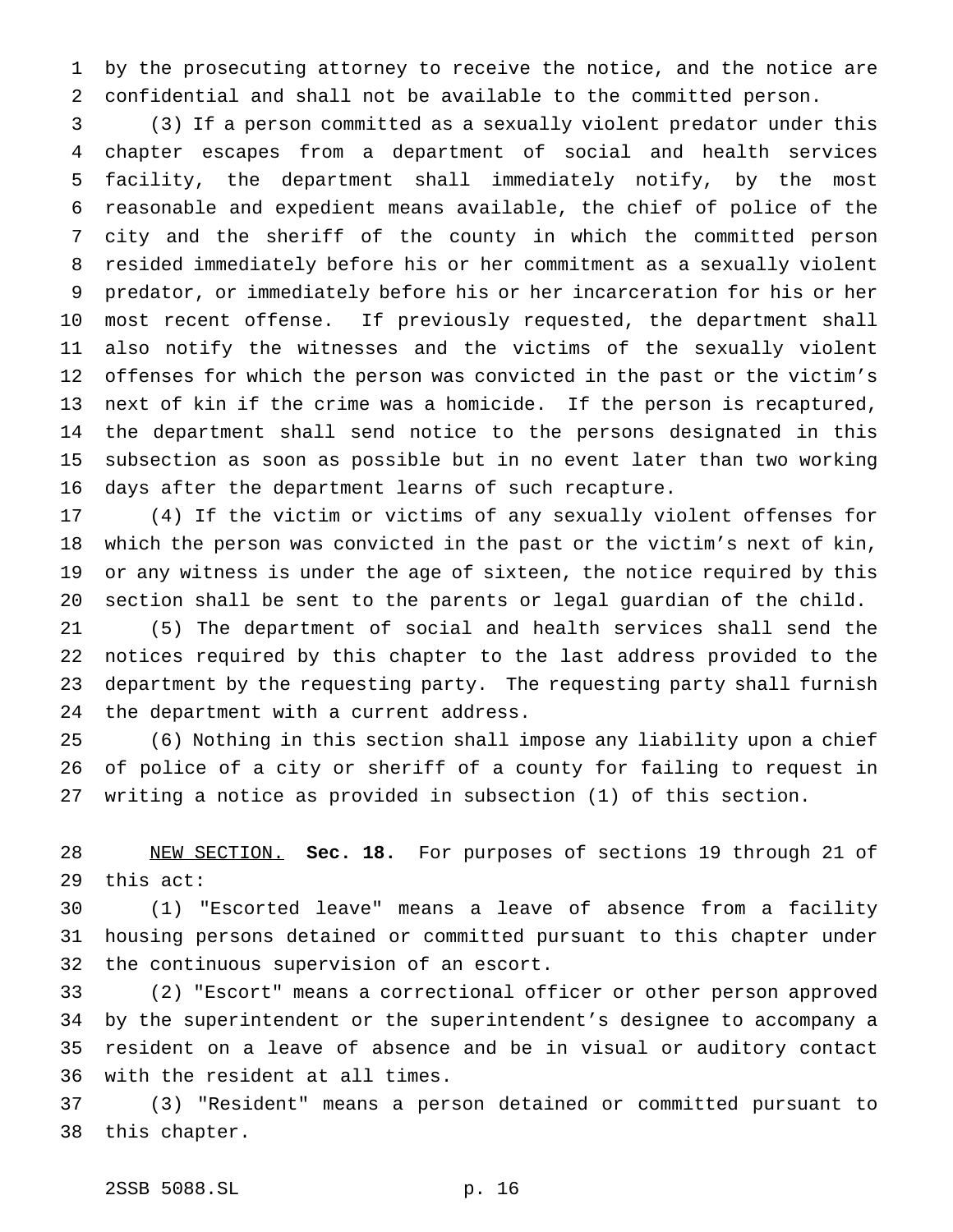NEW SECTION. **Sec. 19.** The superintendent of any facility housing persons detained or committed pursuant to this chapter may, subject to the approval of the secretary, grant escorted leaves of absence to residents confined in such institutions to:

 (1) Go to the bedside of the resident's wife, husband, child, mother or father, or other member of the resident's immediate family who is seriously ill;

 (2) Attend the funeral of a member of the resident's immediate family listed in subsection (1) of this section; and

 (3) Receive necessary medical or dental care which is not available in the institution.

 NEW SECTION. **Sec. 20.** A resident shall not be allowed to start a leave of absence under section 19 of this act until the secretary, or the secretary's designee, has notified any county and city law enforcement agency having jurisdiction in the area of the resident's destination.

 NEW SECTION. **Sec. 21.** (1) The secretary is authorized to adopt rules providing for the conditions under which residents will be granted leaves of absence and providing for safeguards to prevent escapes while on leaves of absence. Leaves of absence granted to residents under section 19 of this act, however, shall not allow or permit any resident to go beyond the boundaries of this state.

 (2) The secretary shall adopt rules requiring reimbursement of the state from the resident granted leave of absence, or the resident's family, for the actual costs incurred arising from any leave of absence granted under the authority of section 19 (1) and (2) of this act. No state funds shall be expended in connection with leaves of absence granted under section 19 (1) and (2) of this act unless the resident and the resident's immediate family are indigent and without resources sufficient to reimburse the state for the expenses of such leaves of absence.

 NEW SECTION. **Sec. 22.** RCW 71.09.100 and 1990c3s 1010 are each repealed.

 NEW SECTION. **Sec. 23.** Sections 10 through 13 and 16 through 21 of this act are each added to chapter 71.09 RCW.